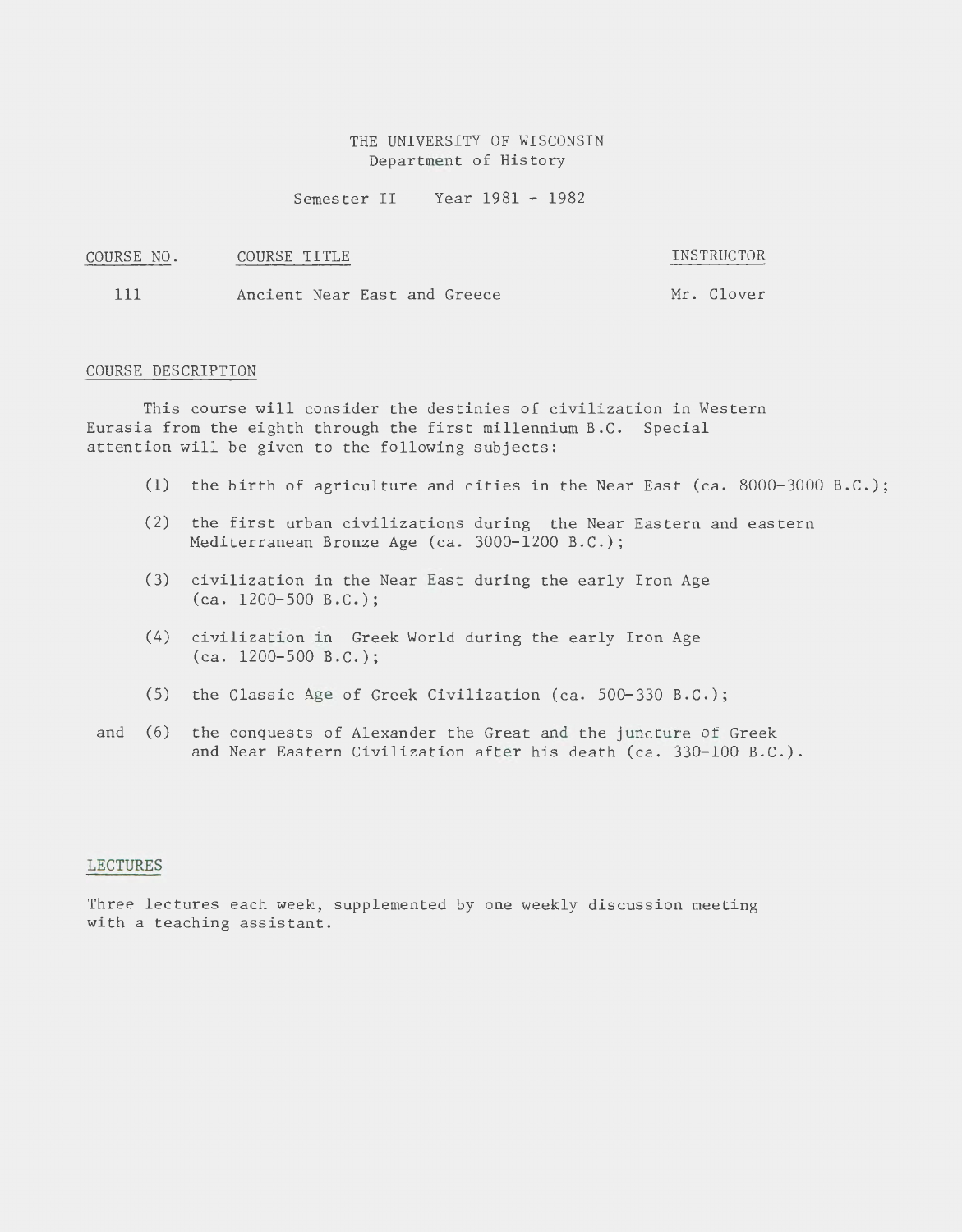# WRITTEN ASSIGNMENTS AND EXAMINATIONS FOR STUDENTS WHO TAKE THE COURSE FOR REGULAR CREDIT

Students who take the course for THREE REGULAR CREDITS will write a six weeks examination, a twelve weeks examination OR a short twelve weeks paper (maximum length: 8 to 10 pages), and a final examination. Students who take the course for FOUR REGULAR CREDITS have two options:

- (1) they may write the three examinations listed above, and a short term paper (maximum length: 8 to 10 pages); or
- (2) they may write a six weeks and final examination, and a paper in two drafts. The first draft (length: 8 to 10 pages) is due during the twelfth week of the term. The instructor will hand back this draft with suggestions and criticisms, and the student will submit a revised draft (maximum length: 10 to 15 pages) by the time of the final examination. The deadline for selecting term paper topics for regular credit is Friday, March 12th.

#### SPECIAL PROJECT: GREEK COMEDY

Students who wish to complete the course by other means may participate in a project concerned with Greek Comedy. Participants in the project may earn honors credit or regular credit for the course. At hour-long weekly meetings (in addition to the three lecture hours) they will present short reports on the nature of comedy in general, and on the originand **nature**  Greek Comedy in particular. They will then study closely the comedies of Aristophanes. Toward the end of the semester they will try some experiments in the production of one of the comedies.

While the participants are working on the project, they will select a term paper topic, and hand in a final paper in two drafts. They must select the term paper topic by Friday, February 12th. The first draft is due on Friday, April 2nd. The second draft is due on the day of the final examination. The suggested maximum length of the paper varies with the number of credits : 3 honors or regular credits -- 10 to 15 pages; 4 honors or regular credits -- 15 to 20 pages .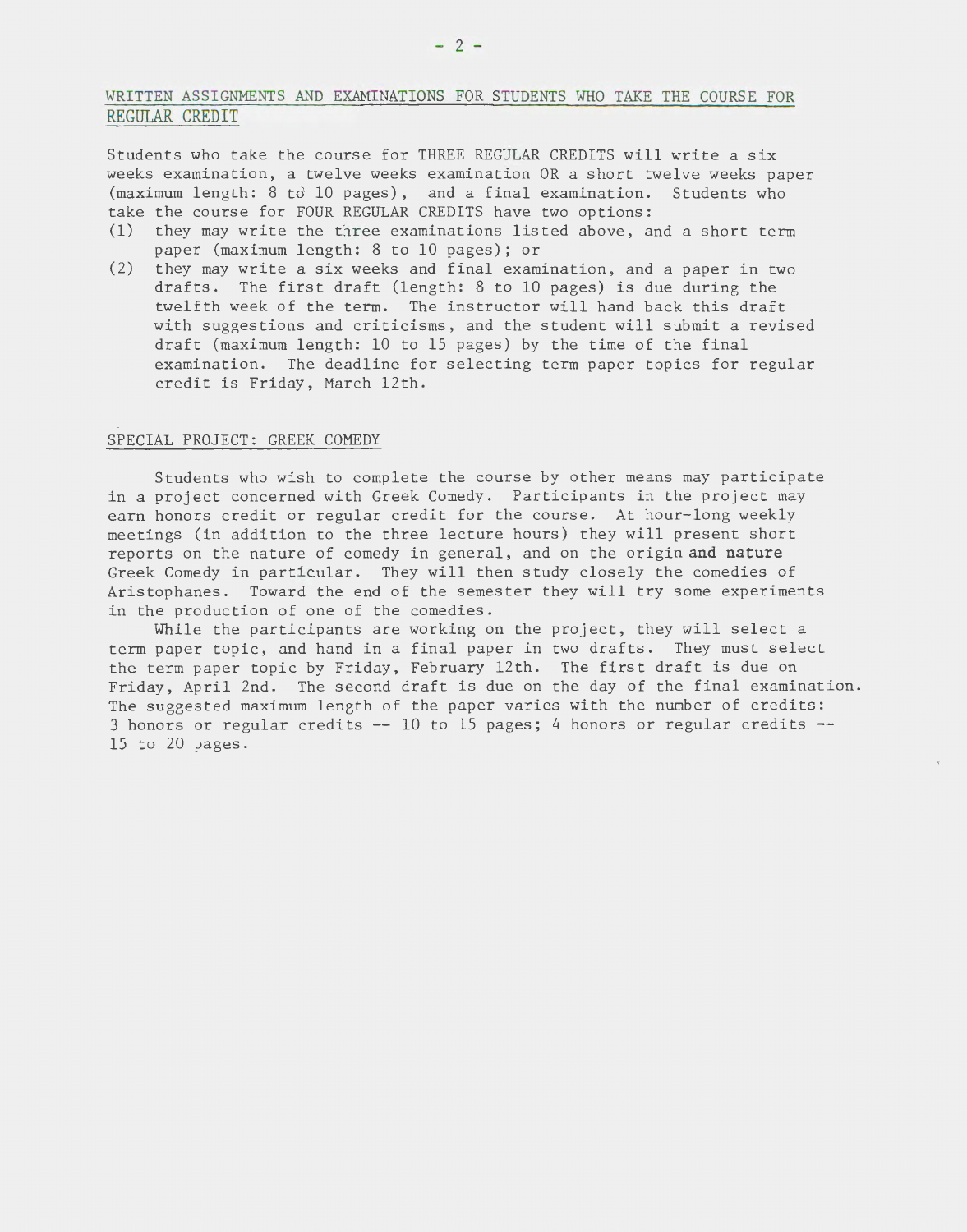GRADING SYSTEM

3 regular credits: 6 weeks exam 30%, 12 weeks exam or paper 35%, final exam 35% of final grade 4 regular credits: 6 weeks exam 20%, 12 weeks exam or first draft of paper  $25\%$ , second or single (final) draft of term paper  $25\%$ , final exam 30% of final grade.

Greek Comedy project: first draft of paper 30%, work on project 35%, second draft of paper 35% of final grade

### READINGS

\* Carl Roebock, THE WORLD OF ANCIENT TIMES, Scribner Paperback \* John A. Wilson, THE CULTURE OF ANCIENT EGYPT, University of Chicago Press/ Phoenix Paperback P 11 \* J. Hatzfeld & A. Aymard, HISTORY OF ANCIENT GREECE, Norton Library Paperback N247 \* J.B. Bury, et al., THE HELLENISTIC AGE, Norton Library Paperback N544 \*% Hesiod, THEOGONY, Bobbs-Merril Paperback &% J.B. Pitchard, ANCIENT NEAR EAST, I: ANTHOLOGY OF TEXTS AND PICTURES, Princeton Paperback &% Aristophanes, FOUR COMEDIES--ACHARNIANS, LYSISTRATA, etc., University of Michigan/Ann Arbor Paperbacks AA 152 &% PaoloMatthiae, EBLA: AN EMPIRE REDISCOVERED, Doubleday &% Kenneth Dover, THE GREEKS, University of Texas Press (paperback edition) & THE JERUSALEM BIBLE: READER'S EDITION. Doubleday Paperback % G. Clark, WORLD PREHISTORY IN NEW PERSPECTIVE (3rd ed.), Cambridge University Press Paperback

> \*required purchase at the boostores &recommended purchase at the bookstores %on three-hour reserve in H. C. White no. 1191